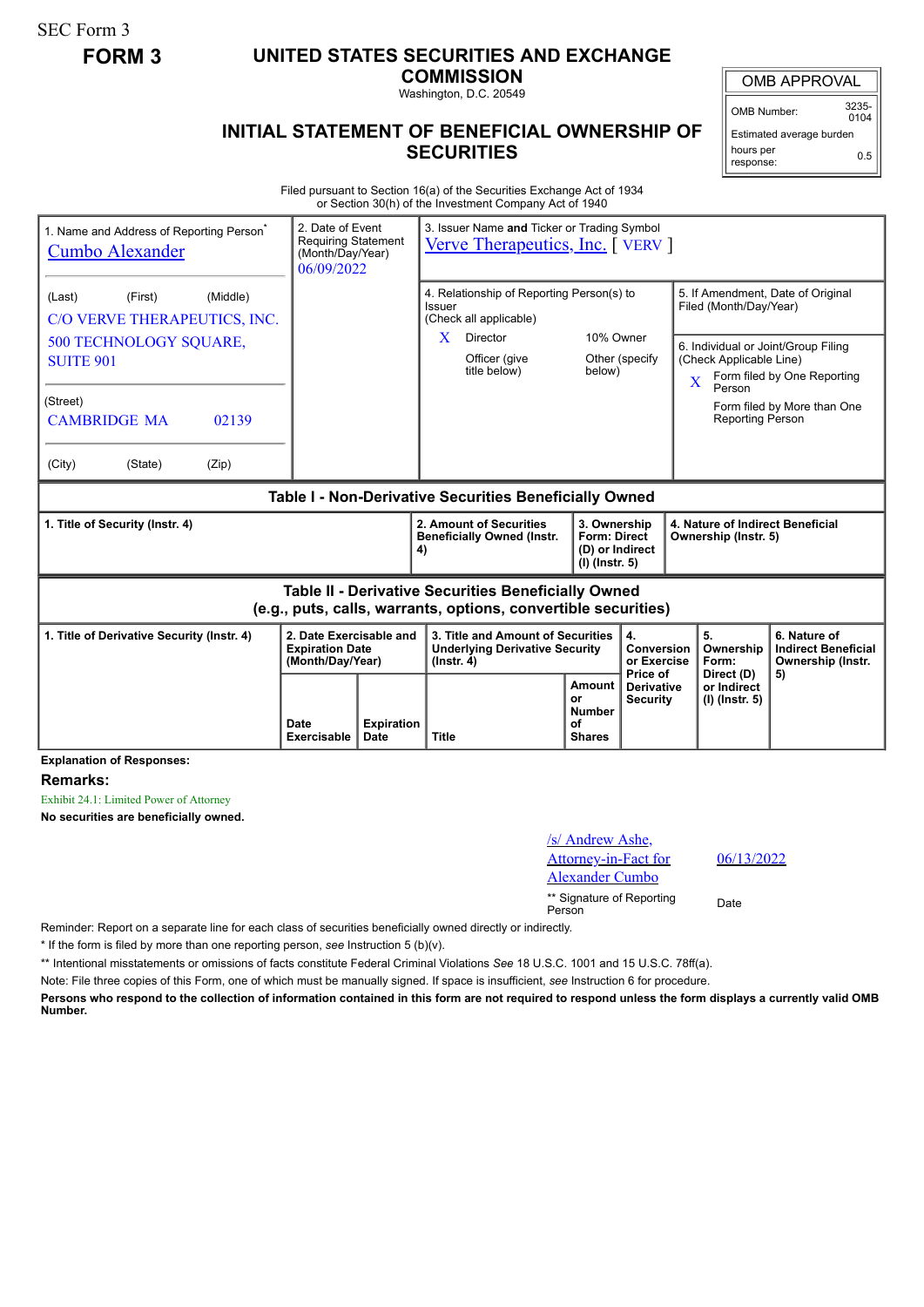## LIMITED POWER OF ATTORNEY FOR SECTION 16 REPORTING OBLIGATIONS

 Know all by these presents, that the undersigned hereby makes, constitutes and appoints each of Andrew Ashe, Allison Dorval and Yasser El-Gamal, signing singly and each acting individually, as the undersigned's true and lawful attorney-in-fact with full power and authority as hereinafter described to:

 (1) execute for and on behalf of the undersigned, in the undersigned's capacity as an officer, director and/or stockholder of Verve Therapeutics, Inc. (the "Company"), Forms 3, 4, and 5 (including any amendments thereto) in accordance with Section 16(a) of the Securities Exchange Act of 1934, as amended, and the rules thereunder (the "Exchange Act");

 (2) do and perform any and all acts for and on behalf of the undersigned which may be necessary or desirable to prepare, complete and execute any such Form 3, 4, or 5, prepare, complete and execute any amendment or amendments thereto, and timely deliver and file such form with the United States Securities and Exchange Commission (the "SEC") and any stock exchange or similar authority, including, without limitation, the filing of a Form ID, Update Passphrase, or any other application materials to enable the undersigned to gain or maintain access to the Electronic Data Gathering, Analysis and Retrieval system of the SEC;

 (3) seek or obtain, as the undersigned's representative and on the undersigned's behalf, information regarding transactions in the Company's securities from any third party, including brokers, employee benefit plan administrators and trustees, and the undersigned hereby authorizes any such person to release any such information to such attorney-in-fact and approves and ratifies any such release of information; and

 (4) take any other action of any type whatsoever in connection with the foregoing which, in the opinion of such attorney-in-fact, may be of benefit to, in the best interest of, or legally required by, the undersigned, it being understood that the documents executed by such attorney-in-fact on behalf of the undersigned pursuant to this Power of Attorney shall be in such form and shall contain such terms and conditions as such attorney-in-fact may approve in such attorney-in-fact's discretion.

 The undersigned hereby grants to each such attorney-in-fact full power and authority to do and perform any and every act and thing whatsoever requisite, necessary, or proper to be done in the exercise of any of the rights and powers herein granted, as fully to all intents and purposes as the undersigned might or could do if personally present, with full power of substitution or revocation, hereby ratifying and confirming all that such attorney-in-fact, or such attorney-in-fact's substitute or substitutes, shall lawfully do or cause to be done by virtue of this power of attorney and the rights and powers herein granted. The undersigned acknowledges that the foregoing attorneys-in-fact, in serving in such capacity at the request of the undersigned, are not assuming nor relieving, nor is the Company assuming nor relieving, any of the undersigned's responsibilities to comply with Section 16 of the Exchange Act. The undersigned acknowledges that neither the Company nor the foregoing attorneys-in-fact assume (i) any liability for the undersigned's responsibility to comply with the requirement of the Exchange Act, (ii) any liability of the undersigned for any failure to comply with such requirements, or (iii) any obligation or liability of the undersigned for profit disgorgement under Section 16(b) of the Exchange Act.

 This Power of Attorney shall remain in full force and effect until the undersigned is no longer required to file Forms 3, 4, and 5 with respect to the undersigned's holdings of and transactions in securities issued by the Company, unless earlier revoked by the undersigned in a signed writing delivered to the foregoing attorneys-in-fact.

 IN WITNESS WHEREOF, the undersigned has caused this Power of Attorney to be executed as of this 1st day of June, 2022.